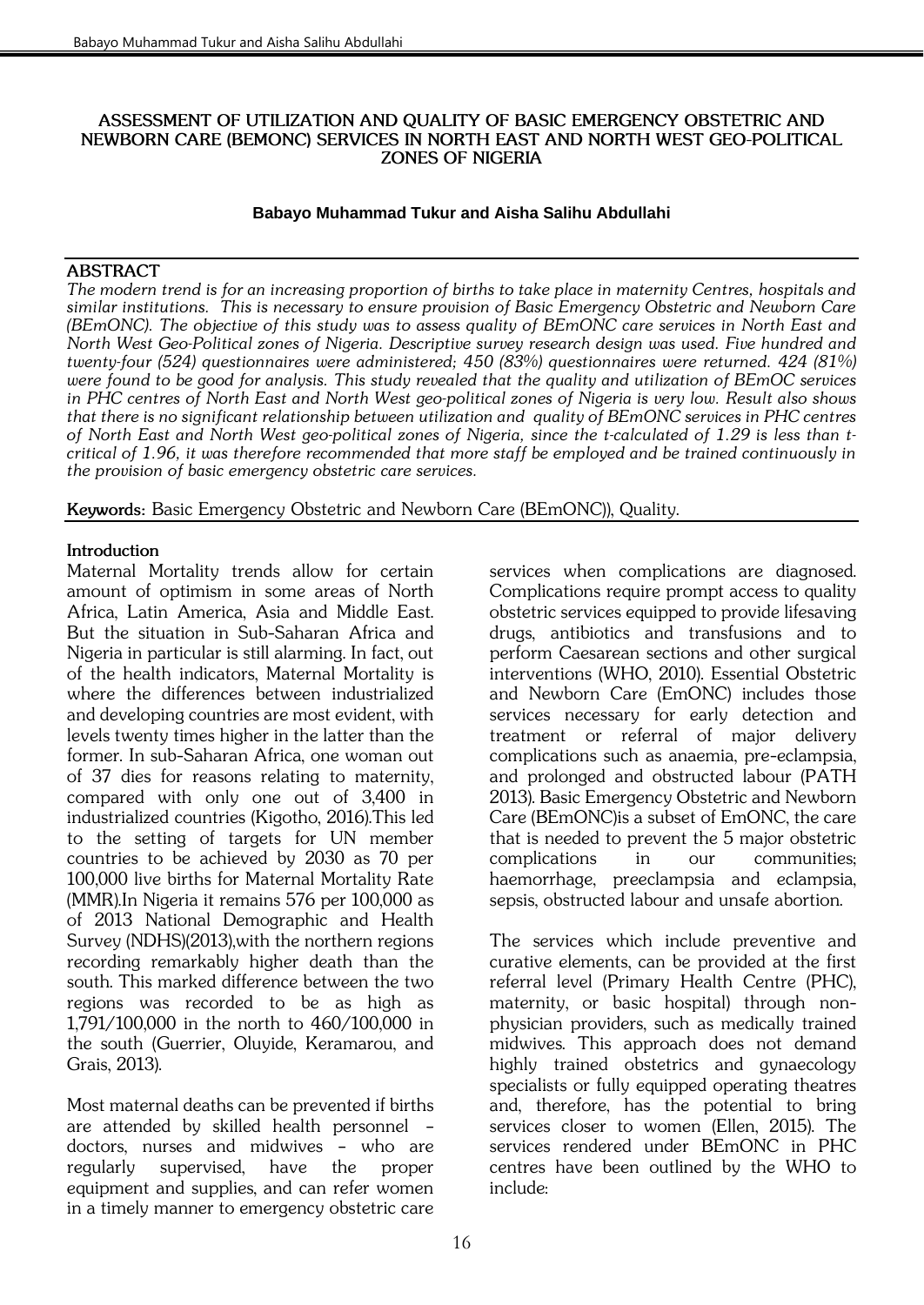|              | <b>BEmONC</b> Service needed     | To<br>prevent<br>manage |
|--------------|----------------------------------|-------------------------|
| $\ddot{i}$ . | Administration of                | Sepsis and              |
|              | Intravenous $(IV)$ /             | incomplete              |
|              | Intramuscular (IM) antibiotics   | abortion                |
| iii.         | Administration of                | Prolonged               |
|              | <b>IV/IM</b> oxytoxics           | labour and              |
|              |                                  | haemorrhage             |
| iv.          | Administration of                | preeclampsia            |
|              | IV/IM anticonvulsants            | and eclampsia           |
| V.           | Manual removal of placenta       | Haemorrhage             |
|              | vi. Removal of retained products | Haemorrhage             |
|              | of conception                    | and incomplete          |
|              |                                  | abortion                |
|              | vii. Assisted vaginal delivery   | Prolonged               |
|              |                                  | labour and              |
|              |                                  | haemorrhage             |
|              | viii. Neonatal resuscitation     | Neonatal                |
|              |                                  | mortality               |

*The objectives of this study are to:* 

- *1. identify the level of utilization of Basic Emergency Obstetric and New born Care Services in North East and North West Geo-Political zones of Nigeria*
- *2. determine the quality of Basic Emergency Obstetric and New born Care Services in North East and North West Geo-Political zones of Nigeria*

## *Hypothesis:*

*There is no significant relationship between the utilization and quality of basic emergency obstetric care (BEmNOC) services in PHC centres of North East and North West geopolitical zones of Nigeria.* 

## *Materials and Methods*

*Descriptive survey research design was used. This design utilizes data collection and analysis techniques that yield reports concerning the measures of central tendency, variation, and correlation (The Association for Educational Communications and Technology, 2001). The population of this study consisted of PHC centres health care providers and the maternal health care clients. The PHC centres health care providers could be a medical doctor, community health officer, nurse or a midwife, and community health worker extension worker, while the clients are women of child bearing age that are attending the PHC Centres for maternal health care services. The North East Geo Political Zone has a total population of 4,271,467.275 women of child bearing age, while North West Geo Political Zone has 8,080,980.075 women of child bearing age (NDHS, 2013). The PHC centres health care providers were drawn from the total number of health care providers in Nigeria.* 

*Stratified random sampling technique was used for this study. The two geo-political Zones have* 

*13 states; 6 states from the North East geopolitical Zone &7 states from the North West Geo-Political Zones respectively. Each geopolitical Zone constitutes a stratum for the purpose of this study. Based on Isaac and Michael, (2008) statement: If the study population is 1000 or under, the sample ratio need to be 30%. Hence 30% of the 13 states in the North East and North West Geo Political Zone = 4 states. The selected states (Adamawa, and Bauchi; Kano and Kebbi from North East and North West Geo Political Zones respectively). These states served as second stratum for this study, each of the state selected has 3 Senatorial Districts which served as the third stratum for this study.* 

*The PHC health care providers were sampled based on the number of PHC centres visited in the two geo-political zones as follows: There are 2,618 PHC centres in the 13 states of North East and North West geo-political zones of Nigeria. Based on "Rule of thumb" from Rick, 2006: Population of: 1,001-5000, 5% is required as a sample size: 5% of 2,618 (Total number of PHC centres in the North East and North West Geo Political zones) = 139. The selected states for this study have a total of 748 PHC centres, as follows: Adamawa State, 111; Bauchi State, 223; Kano State, 399, and Kebbi State, 15 (National Primary Health Care Development Agency, 2013).* 

*The number of PHC centres health providers used for the study were based on the proportionate distribution of the PHC centres in the study areas. Thus, a total of 139 PHC centres health care providers were used for this study; 62 and 77 from North East and North West Geo Political zone respectively. The respondents for this study were sampled in line with the suggestion of sample size selection Chart of Isaac and Michael, (1981); Smith, (1983) who stated that, 384 sample sizes should be use for a population of 100,000. (172 and 213, from North East and North West Geo Political Zone respectively).* 

*In each of the PHC centre selected, the respondents of this study comprised of a health care provider who was the most senior maternal health care providers. As stated earlier the clients were women of reproductive age group who attend the PHC centres for maternal health care services. The populations of this study were homogenous (similar) in*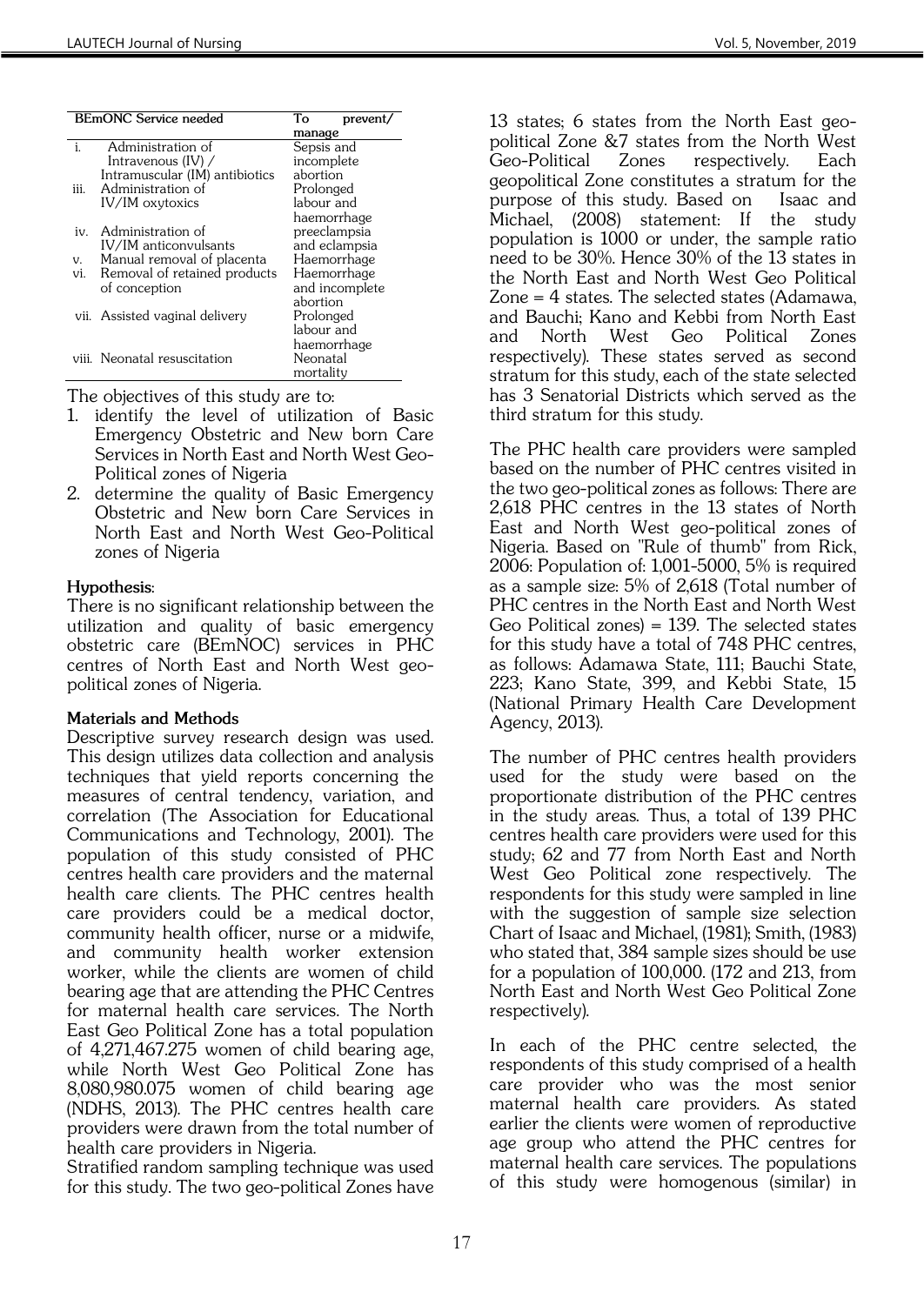*many variables like Ethnic groups and level of education.*

*The instrument used for this study is a structured questionnaire. The questionnaire consists of two sections on: section A 5 items on, respondents 'socio-demographic profiles and Section B 7 items on quality of BEmONC services and Section C 7 items on clients' utilisation of the BEmONC service. Responses were given numerical score of 2 points; 1 point; and 0 as follows: options of Available/Effective and functional 2 points, Available 1 point; and Not available 0 point, while provision of services and clients' utilisation of BEmOC services provided by the PHC staff; responses were given a numerical scores of 3 when Fully Provided, 2, when Partially Provided, and 1 when Not Provided.* 

## *Result*

*As presented in Table 1, out of 139 Maternal Health Care Providers that were selected as respondents, 42.4% were within the ages of 15- 24 years, about 42.4 % were within the ages of 25-34 years too, 12.9% were within the ages of 35-44 years, and 2.2% were within the age of 45-49 years. 3.6 % had Quranic/Non formal education, 3.6% completed primary education, 37.4% completed secondary education and 50.4% completed tertiary education. 46.0% were single, 53.2% were married, and 1% was divorced. All the respondents were civil servants.*

*Table 1: Demographic Profile of Maternal Health Care Providers in The Studied Primary Health Care Centres N = 139*

|               |                    | N   | %     |
|---------------|--------------------|-----|-------|
| Age           | 15-24              | 59  | 42.4  |
|               | 25-34              | 59  | 42.4  |
|               | 35-44              | 18  | 12.9  |
|               | 45 and above       | 3   | 2.2   |
| Qualification | Quranic/Non        | 5   | 3.6   |
|               | formal             |     |       |
|               | Completed primary  | 5   | 3.6   |
|               | Education          |     |       |
|               | Completed          | 52  | 37.4  |
|               | Secondary          |     |       |
|               | Education          |     |       |
|               | Completed Tertiary | 70  | 50.4  |
|               | Education          |     |       |
|               | None               | 7   | 5.0   |
| Marital       | Single             | 64  | 46.0  |
|               | Married            | 74  | 53.2  |
|               | Divorce            | 1   | .7    |
| Occupation    | Civil servant      | 139 | 100.0 |
| Profession    | Medical Doctor     | 10  | 7.2   |
|               | Registered         | 32  | 23.0  |
|               | Nurse/ Midwife     |     |       |
|               | Community          | 20  | 14.4  |
|               | Health Officer     |     |       |
|               | Community          | 57  | 41.0  |
|               | Health Extension   |     |       |
|               | Worker             |     |       |
|               | Others             | 20  | 14.4  |

*Table 2 shows that out of 285 respondents, 44.4% were within the ages of 15-24 years, 42.5% were within the ages of 25-34 years, 9.5% were within the ages of 35-44 years, and 2.8% were within the age of 45 and above years. 22.1% had Quranic/Non formal education, 15.1% completed primary education, 24.9% completed secondary education and 33.0% completed tertiary education. 26.3% were single, 65.6% were married, and 7.4% were divorced. 8.0% were farmers, 21.4% were Business persons, 32.7% were civil servants and 37.7% were full time house wives.* 

*Table 3 shows the statements to responses on provision of quality of BEmONC services to clients in the PHC centres of North East and North West geo-political zones of Nigeria. The desirable mean value is 1.5. All the statements on provision of BEmONC services for clients obtained a mean value of less than 1.5 except item 7; Perform basic neonatal resuscitation. This study implies that the quality of BEmOC services in PHC centres of North East and North West geopolitical zones of Nigeria is very low.*

|                | Table 2: Demographic Profile of The Maternal |  |  |  |  |
|----------------|----------------------------------------------|--|--|--|--|
|                | Health Care Clients in Primary Health Care   |  |  |  |  |
| Centres N= 285 |                                              |  |  |  |  |

|               |                 | N   | %    |
|---------------|-----------------|-----|------|
| Age           | 15-24           | 128 | 44.9 |
|               | 25-34           | 121 | 42.5 |
|               | 35-44           | 27  | 9.5  |
|               | 45 and above    | 8   | 2.8  |
| Qualification | Quranic/Non     | 63  | 22.1 |
|               | formal          |     |      |
|               | Completed       | 43  | 15.1 |
|               | primary         |     |      |
|               | Education       |     |      |
|               | Completed       | 71  | 24.9 |
|               | Secondary       |     |      |
|               | Education       |     |      |
|               | Completed       | 94  | 33.0 |
|               | Tertiary        |     |      |
|               | Education       |     |      |
|               | None            | 14  | 5    |
| Marital       | Single          | 75  | 26.3 |
|               | Married         | 187 | 65.6 |
|               | Divorce         | 21  | 7.4  |
| Occupation    | Farming         | 23  | 84   |
|               | <b>Business</b> | 61  | 21.4 |
|               | Civil servant   | 93  | 32.7 |
|               | House<br>Full   | 107 | 37.7 |
|               | wife            |     |      |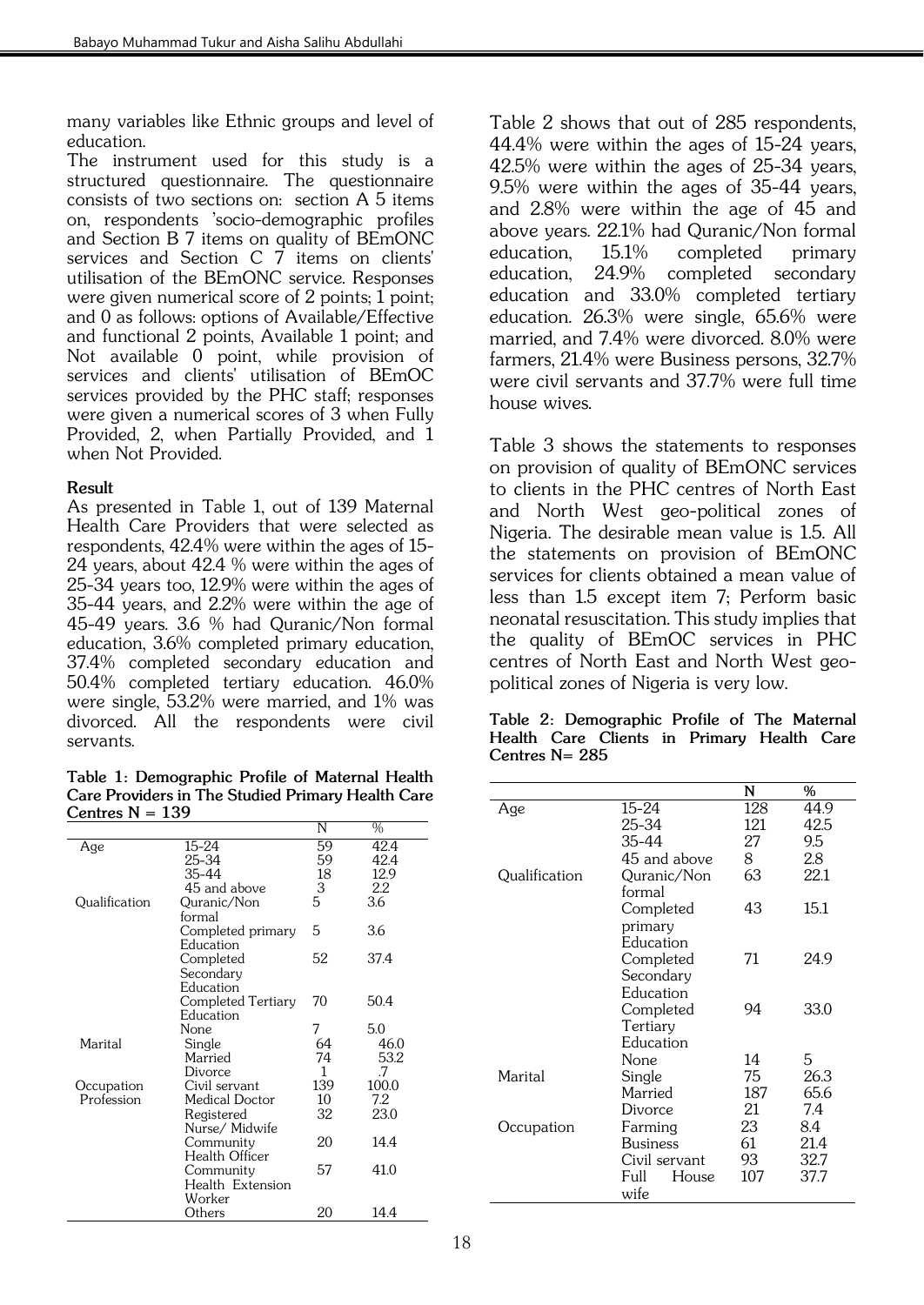*Table 3: Quality of Bemonc Services in Primary Health Care Centres* 

| Tiedilli Care Centres             |                                  |            |      |     |  |
|-----------------------------------|----------------------------------|------------|------|-----|--|
| Provision of BEmONC Services:     |                                  |            | Mean | SD  |  |
| Administration of                 |                                  | parenteral | 1.29 | .94 |  |
| antibiotics                       |                                  |            |      |     |  |
| Administration of                 |                                  | uterotonic | 1.12 | .94 |  |
| drugs                             |                                  |            |      |     |  |
| Administer                        |                                  | parenteral | 1.08 | .89 |  |
|                                   | anticonvulsants for preeclampsia |            |      |     |  |
| and eclampsia.                    |                                  |            |      |     |  |
| Manual removal of the placenta    |                                  |            | .90  | .95 |  |
| Remove retained products          |                                  |            | .83  | .94 |  |
| Perform assisted vaginal delivery |                                  |            | .15  | .90 |  |
| Perform                           | basic                            | neonatal   | 1.67 | .71 |  |
| resuscitation                     |                                  |            |      |     |  |

*Table 4 shows the results of responses to utilization of quality BEmONC services by clients in the PHC centres of North East and North West geo-political zones of Nigeria. The desirable mean value is also 1.5. All the statements on utilization of quality of BEmONC services for clients obtained a mean value of less than 1.5, except administration of parenteral anticonvulsants for preeclampsia and eclampsia that obtained a mean value of 1.5 thus, this study observed that the level of utilization of BEmONC services is very low in PHC centres of North East and North West geo-political zones of Nigeria.* 

|  |  | Table 4: Utilization of BEmONC services |  |
|--|--|-----------------------------------------|--|
|--|--|-----------------------------------------|--|

| Utilization of BEmONC Services:      | Mean  | SD  |
|--------------------------------------|-------|-----|
| Administration of parenteral anti-   | 1.00  | 97  |
| biotics                              |       |     |
| Administration of uterotonic drugs   | 1.35  | .92 |
| Administer parenteral anti-          | 1.50  | .82 |
| convulsants for preeclampsia and     |       |     |
| eclampsia.                           |       |     |
| Manual removal of the placenta       | .64   | .88 |
| Remove retained products             | .80   | .92 |
| Perform assisted vaginal delivery    | .41   | .89 |
| Perform basic neonatal resuscitation | 1 1 1 | .95 |

## *Hypothesis:*

*There is no significant relationship between the utilization and quality of basic emergency obstetric care (BEmNOC) services in PHC centres of North East and North West geopolitical zones of Nigeria. The population t-test was used to test this hypothesis and the result presented in Table 5.* 

*Table 5: Population T-Test of Utilization And Quality of Basic Emergency Obstetric Care (Bemoc) Services in Primary Health Care Centres:*

| Variable:              | Mean SD |      |       |
|------------------------|---------|------|-------|
|                        |         |      | value |
| Sample mean            | 0.99    | 0.90 | 1.29  |
| Population mean        | 10.5    | 212  |       |
| t $(423)1.96 \le 0.05$ |         |      |       |

*The result of the population t-test as presented in Table 5 shows that, there is no significant quality of basic emergency obstetric care (BEmNOC) services in PHC centres of North East and North West geo-political zones of Nigeria, this is because the t-calculated of 1.29 is less than t-critical of 1.96, therefore, the null hypothesis was accepted. This means that there is no significant relationship between utilization and quality of BEmOC services in PHC centres of North East and North West geo-political zones of Nigeria.*

#### *Discussion*

*This study revealed that the quality of BEmOC services rendered is very low. The finding agrees with the statement of [Mselle,](http://www.ncbi.nlm.nih.gov/pubmed/?term=Mselle%20LT%5BAuthor%5D&cauthor=true&cauthor_uid=22013991) [Kohi,](http://www.ncbi.nlm.nih.gov/pubmed/?term=Kohi%20TW%5BAuthor%5D&cauthor=true&cauthor_uid=22013991) [Mvungi,](http://www.ncbi.nlm.nih.gov/pubmed/?term=Mvungi%20A%5BAuthor%5D&cauthor=true&cauthor_uid=22013991) [Evjen-Olsen](http://www.ncbi.nlm.nih.gov/pubmed/?term=Evjen-Olsen%20B%5BAuthor%5D&cauthor=true&cauthor_uid=22013991) and [Moland, \(](http://www.ncbi.nlm.nih.gov/pubmed/?term=Moland%20KM%5BAuthor%5D&cauthor=true&cauthor_uid=22013991)2011), that poor quality of emergency obstetric care at health facilities contributes to delays that lead to severe birth injuries. This study also support [Mselle,](http://www.ncbi.nlm.nih.gov/pubmed/?term=Mselle%20LT%5BAuthor%5D&cauthor=true&cauthor_uid=23663299) [Moland,](http://www.ncbi.nlm.nih.gov/pubmed/?term=Moland%20KM%5BAuthor%5D&cauthor=true&cauthor_uid=23663299) [Mvungi,](http://www.ncbi.nlm.nih.gov/pubmed/?term=Mvungi%20A%5BAuthor%5D&cauthor=true&cauthor_uid=23663299) [Evjen-Olsen and](http://www.ncbi.nlm.nih.gov/pubmed/?term=Evjen-Olsen%20B%5BAuthor%5D&cauthor=true&cauthor_uid=23663299) [Kohi,](http://www.ncbi.nlm.nih.gov/pubmed/?term=Kohi%20TW%5BAuthor%5D&cauthor=true&cauthor_uid=23663299)  [\(2013 \)](http://www.ncbi.nlm.nih.gov/pubmed/?term=Kohi%20TW%5BAuthor%5D&cauthor=true&cauthor_uid=23663299) who reported that there was a relationship between women who have suffered serious birth injuries and nurse midwives staffing in the maternity wards who offered to women inadequate quality care. This finding is also similar that of Ziraba, [Mills ,](http://www.ncbi.nlm.nih.gov/pubmed/?term=Mills%20S%5BAuthor%5D&cauthor=true&cauthor_uid=19284626) [Madise,](http://www.ncbi.nlm.nih.gov/pubmed/?term=Madise%20N%5BAuthor%5D&cauthor=true&cauthor_uid=19284626) [Saliku,](http://www.ncbi.nlm.nih.gov/pubmed/?term=Saliku%20T%5BAuthor%5D&cauthor=true&cauthor_uid=19284626) and [Fotso, \(2009\)](http://www.ncbi.nlm.nih.gov/pubmed/?term=Fotso%20JC%5BAuthor%5D&cauthor=true&cauthor_uid=19284626) who reported that, the quality of emergency obstetric care services in Nairobi slums is poor and needs improvement. Traore et al, (2014) also attributed deficiency of competency among healthcare workers to the quality of services rendered.*

*This study observed that utilization level of services falls below acceptable 1.5 level of agreement and those services that need more technical skills are the ones with lower mean. This study does not agree with that of Bhutta, Darmstadt, Haws, Yakoob and Lawn (2009) who reported that Manual removal of placenta, removal of retained products and assisted vaginal delivery has the highest mean. Although in this study, the use of magnesium sulphate as an anti-hypertensive has been on the fore front of several maternal life-saving programs that renew the competency and zeal of health care providers in Nigeria, as such, improvements are not unrelated to government and non-governmental activities that are taking place especially in northern Nigeria and this is similar to the findings of PATH (2012) and Broek (2007). Kumar and Sharma (2010) observed that the more the competency of*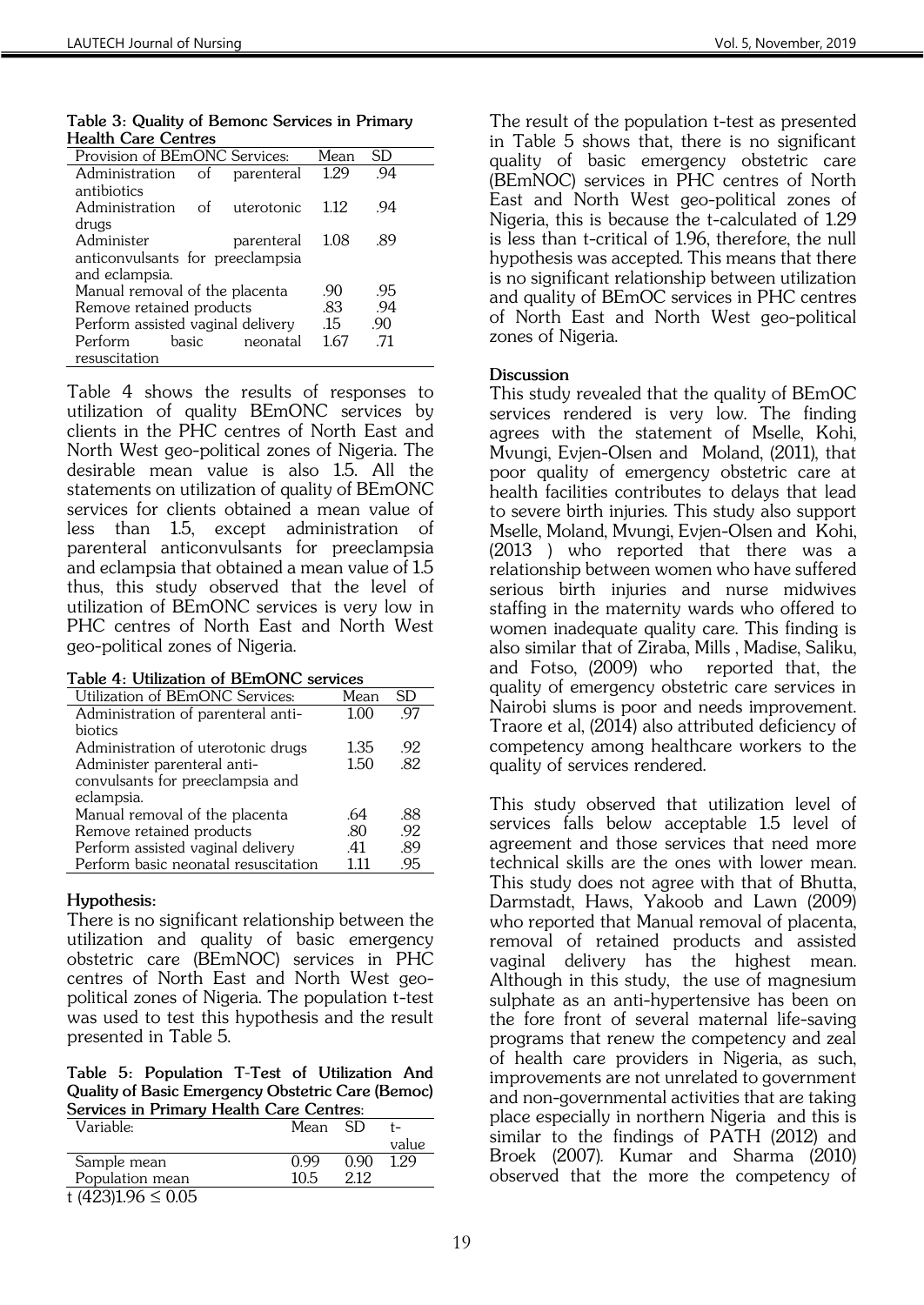*health personnel the better the improvement on the quality of services rendered in India.*

*The quality of BEmOC has a direct link with quality of maternal health care providers and based on the situation on ground and the findings of studies, there is insignificant qualified maternal health care providers in most of PHC centres in Africa, North East and North West Nigeria inclusive, thus the insignificant quality of BEmOC in the study areas.*

## *Conclusion and Recommendations*

*Based on the results and limitations of this study, it is concluded that basic emergency obstetric care services in PHC centres of the North East and North West geo-political zones of Nigeria are of poor quality. Based on the findings of this study, the following recommendations are made for effective and efficient improvement in quality of BEmOCservices in PHC centres of North east and North West geo-political zone of Nigeria. Recruitment of qualified human resource for maternal health care from every part of the country should be encourage, as it found out that one of the problems of human resource in Nigeria is there is a lot of the qualified human resource that are not employed in other zones of the country especially south West zone. Retraining of health workers through conferences, workshops, further education should be encouraged and spread to all cadres of health workers to enhance their productivity and this in turn will reduce maternal mortality. The people in the communities where the primary health centres are located should collaborate with the PHC centres staff for the appropriate up keep of adequate material resources for quality maternal health care services in their community.* 

## *References*

- *Adesola, Omolola, Adekemi, and Audu. (2014). Partograph Utilization at Three Levels of Health Care Delivery Services in Ile-Ife, Nigeria. International Journal of Caring Sciences 7 (2), 678- 691.*
- *Adeyemi,AA, Ojengbede OA, Madina EK, &Odeku MA. (2005). Training Manual on Life Saving Skills for Nurses/Midwives. Federal Ministry of Health, WHO, Nigeria Partnership for Transforming Health system (PATH).*
- *Bauchi State, (2010). Syndicate Exercise : Bauchi State, Ministry of Health.*
- *Ben, A. (2006). Coalition for Health Sector Reform (HSR): A Vehicle for Achieving the Millennium Development Goal, Federal Ministry of Health, Nigeria. Federal Ministry of Health, Nigeria.*
- *Broek, N. v. (2007). Life saving skills manual essential obstetric and newborn care. London: RCOG Press.*
- *Bhutta ZA, Darmstadt GL, Haws RA, Yakoob MY, Lawn JE (2009). Delivering interventions to reduce the global burden of stillbirths: improving service supply and community demand. BMC Pregnancy and Childbirth, 9(Suppl 1):S7.*
- *Eijk A. M, Bles H.M, Odhiambo F, Ayisi J.G, Blokland I.E, RosenD.H, Adazu K, SlutskerL, Kim A &Lindblade K.A (2006). Use of Antenatal Services and Delivery care among Women in Rural Western Kenya: A Community Based Survey, Reproductive Health, Bio Medical Central, 3:2.*
- *Ellen SM, (2015). Essential Obstetric Care and Subsets— Basic and Emergency Obstetric Care: What's the Difference? United State Agency for International Development Office of Health and Mother Care, John Snow, Inc. 1616 N. Ft. Myer Dr., 11th Floor, Arlington, VA 22209.*
- *Ezeanochie M.C, Olagbuji B.N, and Agholor K.N, Okonofua F.E (2010) .Attaining MDG5 in Northern Nigeria: Need to Focus on Skilled Birth Attendance. African journal of reproductive health; 14(2).*
- *Federal ministry of health November, (2010). National Strategic Health Development Plan (NSHDP) 2010 – 2015.*
- *Ijadunola KT, Ijadunola MY, Esimai OA, Abiona TC. (2010). New paradigm old thinking: The case for emergency obstetric care in the prevention of maternal mortality in Nigeria. BMC Women's Health. Accessed on 8/12/2015*
- *Kongnyuy EJ, Hofman J, Mlava G, Mhango C, van den Broek N. (2009). Availability, UtilisationAnd Quality Of Basic And Comprehensive Emergency Obstetric Care Services In Malawi. Maternal Child Health Journal;13(5):687–94. Accessed on 8/12/2015*
- *Kumar, P., and Sharma J. (2010) Hypertensive Disorders in Pregnancy New Delhi-110029, IndiaJIMSA Vol. 23 No. 4 Accessed on 23/2/2017*
- Lucas, O.A and Gilles, M.H. (2003): Short Textbook of *Public Health Medicine for The Tropics (fourth edition) Book Power Publishers, Malta.*
- *[Mselle L. T.,](http://www.ncbi.nlm.nih.gov/pubmed/?term=Mselle%20LT%5BAuthor%5D&cauthor=true&cauthor_uid=22013991) [Kohi T. W.,](http://www.ncbi.nlm.nih.gov/pubmed/?term=Kohi%20TW%5BAuthor%5D&cauthor=true&cauthor_uid=22013991) [Mvungi, A,](http://www.ncbi.nlm.nih.gov/pubmed/?term=Mvungi%20A%5BAuthor%5D&cauthor=true&cauthor_uid=22013991) [Evjen-Olsen, B,](http://www.ncbi.nlm.nih.gov/pubmed/?term=Evjen-Olsen%20B%5BAuthor%5D&cauthor=true&cauthor_uid=22013991)  [Moland, K. M.,](http://www.ncbi.nlm.nih.gov/pubmed/?term=Moland%20KM%5BAuthor%5D&cauthor=true&cauthor_uid=22013991) (2011). Waiting forAttention and Care: Birthing Accounts of Women in Rural Tanzania who Developed Obstetric Fistula as An Outcome of Labour,Bio Medical Central Health Services Research, 11:75*
- *Mselle, L. T., Moland, K. M., Mvungi, A., Evjen-Olsen, B. & Kohi T. W., (2013). Why Give Birth in Health Facility? Users' and Providers' Accounts of Poor Quality of Birth Care in Tanzania, Bio Medical Central Health Services Research, 13:174*
- *National Primary Health Care Development Agency. (2007-2012). Ward Minimum Health Care Package. Abuja, Federal Capital Teritotory, Nigeria.*
- *National Demographic Health Survey (Nigeria). (2008): Federal Republic of Nigeria, Rockville, Maryland, United State of America: National Population Commission, ICF International.*
- *National Demographic and Health Survey (Nigeria). (2013). Rockville, Maryland, United State of America: National Population Commission, ICF International.*